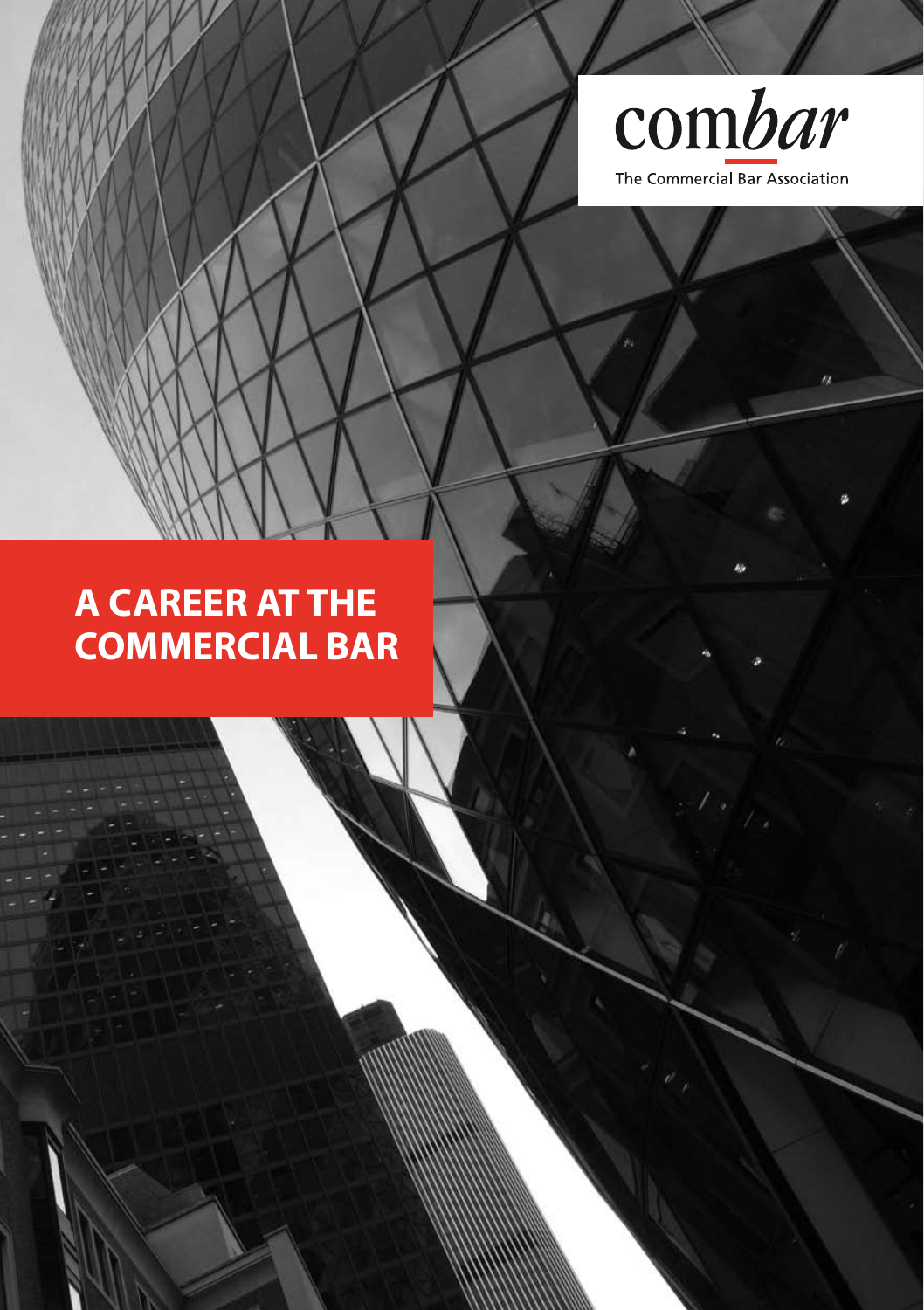"...a career like no other with opportunities like no other …"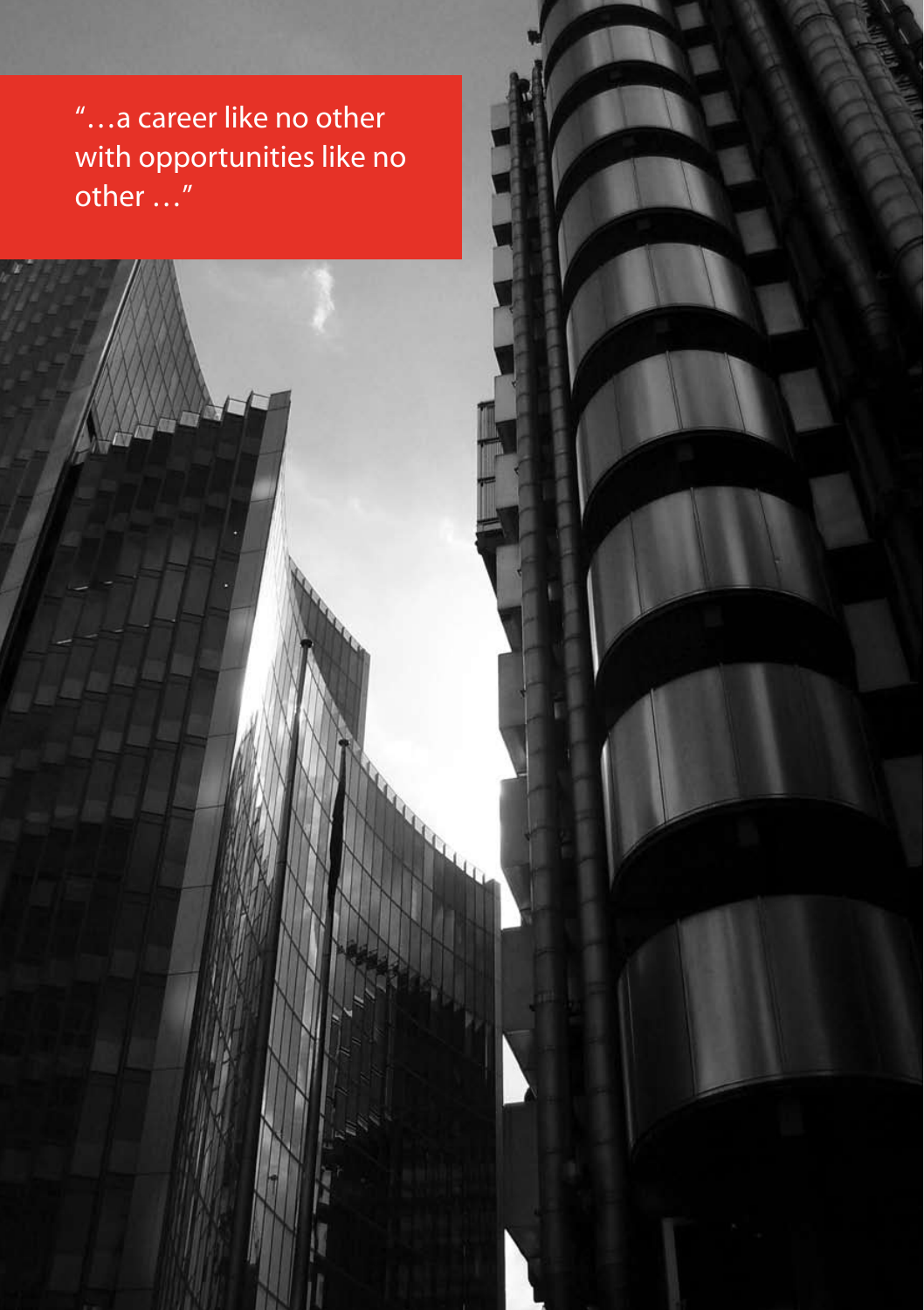

# **A career at the Commercial Bar**

| What is the Commercial Bar?                              |    |
|----------------------------------------------------------|----|
| Why should you choose a career<br>at the Commercial Bar? | 6  |
| Myths about the Commercial Bar                           | 8  |
| How to qualify as a barrister at the<br>Commercial Bar   | 12 |
| Useful websites                                          |    |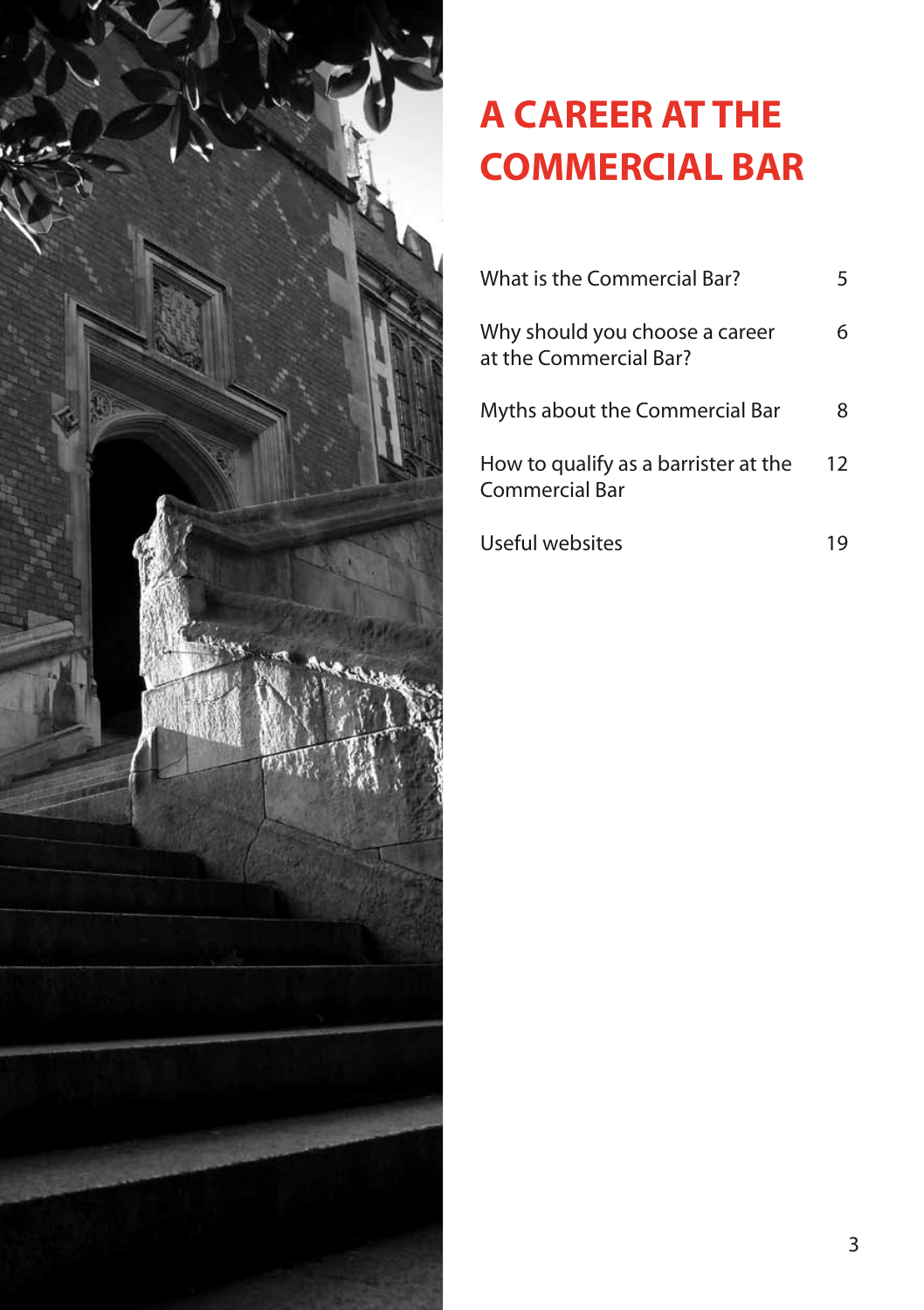# "…the front line of advocacy …"

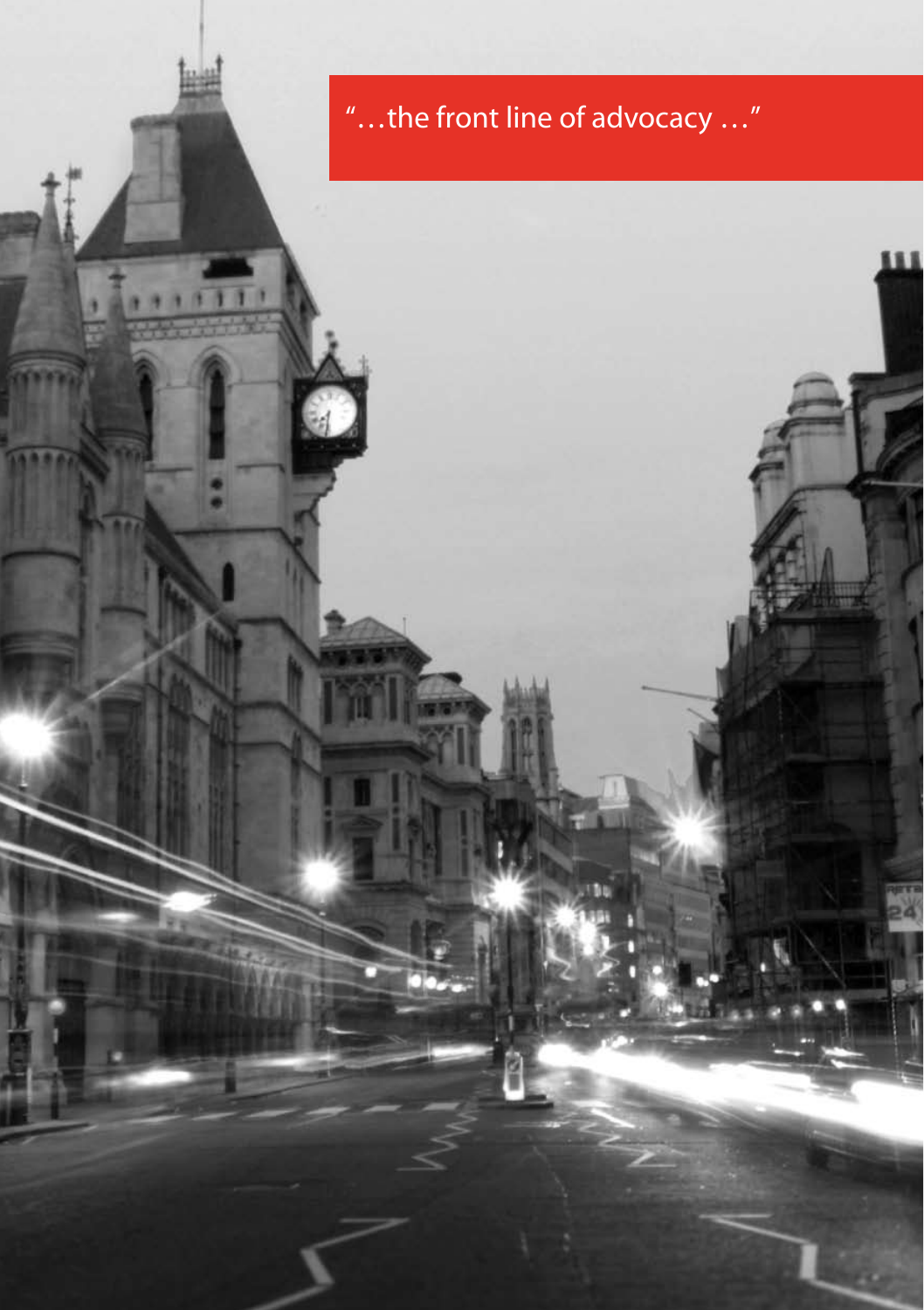## **What is the Commercial Bar?**

The independent Bar is a<br>specialist referral profession<br>offering expert legal advice<br>advocacy. Barristers practising at he independent Bar is a specialist referral profession offering expert legal advice and the independent Bar are selfemployed but (in most cases) group together into sets of chambers for the purpose of sharing premises and other overheads.

As the law has become more complex, members of the Bar have tended to specialise in particular areas and to form Specialist Bar Associations (SBAs), of which COMBAR is one. COMBAR now has over 1,200 members with 36 member sets of chambers and individual members from 21 sets across London, Liverpool, Manchester, Birmingham, Bristol and Devon.

The members of COMBAR practise commercial law, which is a broad term encompassing a wide range of civil (as opposed to criminal) legal matters. Commercial law is perhaps best summed up as the law which applies to business and financial disputes, and includes the law relating to banking, insurance, sale of goods, shipping, aviation, financial services regulation, companies, insolvency and international arbitration and employment. Commercial barristers may also deal with other areas of

law in which commercial issues arise, including public law, professional negligence, intellectual property, media and entertainment law and construction. Individuals may specialise in particular areas within the broad field of commercial law, and specialism tends to increase with seniority.

'Commercial law is perhaps best summed up as the law which applies to business and financial disputes.'

Commercial barristers are usually instructed by solicitors rather than by a client directly; the services they provide fall into two main areas. First, and most importantly, a barrister is a specialist advocate who will present the client's case in court. Historically, oral advocacy has been the most important element of the presentation of cases but, particularly in the field of commercial law, written advocacy has become more and more important. Secondly, as an expert in the area of commercial law he or she will advise on particular commercial legal issues (frequently, but not always, arising in the context of disputes).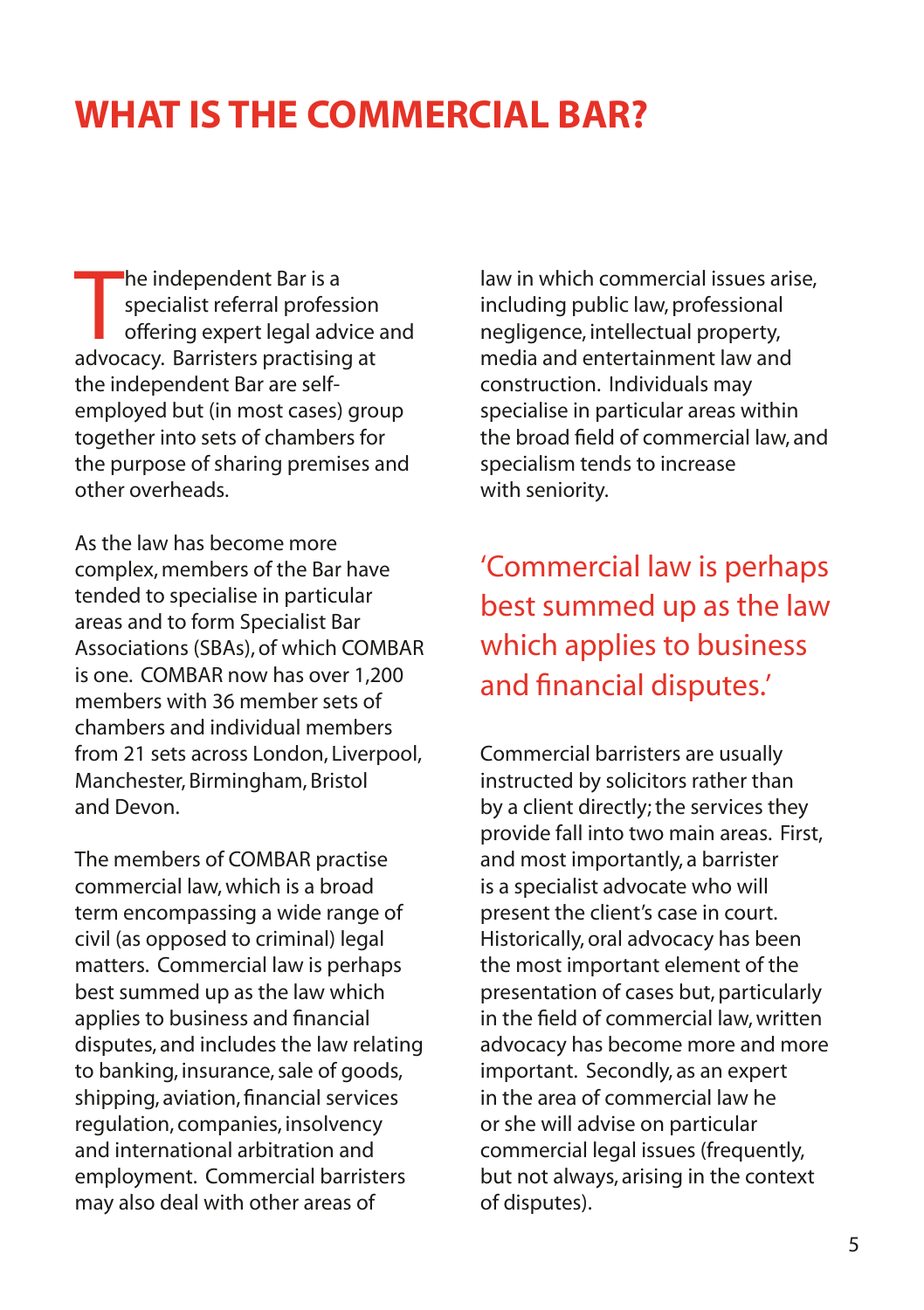# **Why should you choose a career at the Commercial Bar?**

You are likely to spend most of your life working. It is vital that you enjoy whatever you do. As well as being potentially lucrative, a career at the Commercial Bar is challenging and stimulating, and offers far more independence at an earlier stage than is available to most solicitors.

The Bar is a referral profession. As a commercial barrister, you are sent the most difficult problems that your solicitors have already pondered before seeking counsel's advice. You will sometimes be asked to advise how cases should be run by people much older and more experienced than you. The most interesting problems often come to your desk, with a junior solicitor having put all the relevant papers together for you to consider, which you will be able to do without the distractions of dealing with lay clients or the administrative needs of running a solicitors' firm. It is a great privilege to be in that referral position.

The quality of the work sent to commercial barristers is generally very high. Commercial cases are more likely to be well funded and prepared: the sums at stake are much more likely to justify every stone being turned. You are more likely to be provided with well-ordered papers, proper instructions, and to have sufficient time to prepare. Your solicitors are likely to be thorough

and well supported in their turn. It is no coincidence that many of the important decisions in contract and tort law over the past 30 years have been in commercial cases. These are more likely to involve parties with the resources to take cases to the higher courts and to pay for good quality legal representation to argue novel and complex points of law. Also, the enormous range of complicated factual situations thrown up by commercial legal disputes means that there is often a great variety in the work done by commercial barristers; it is fair to say that other areas of legal practice (such as crime, personal injury or family work) are normally far less varied. Finally, commercial work frequently involves advising and acting for foreign clients, which can provide opportunities for travelling and working abroad from time to time in a commercial barrister's career.

The Bar is also the front line of advocacy. There is no question that as a barrister you will have far more experience of advocacy than most solicitor advocates. Solicitors have had higher rights of audience for over ten years now and there is no suggestion that the independent Bar is under threat; it is still rare for a solicitor advocate to conduct a commercial trial or complex hearing. COMBAR is confident that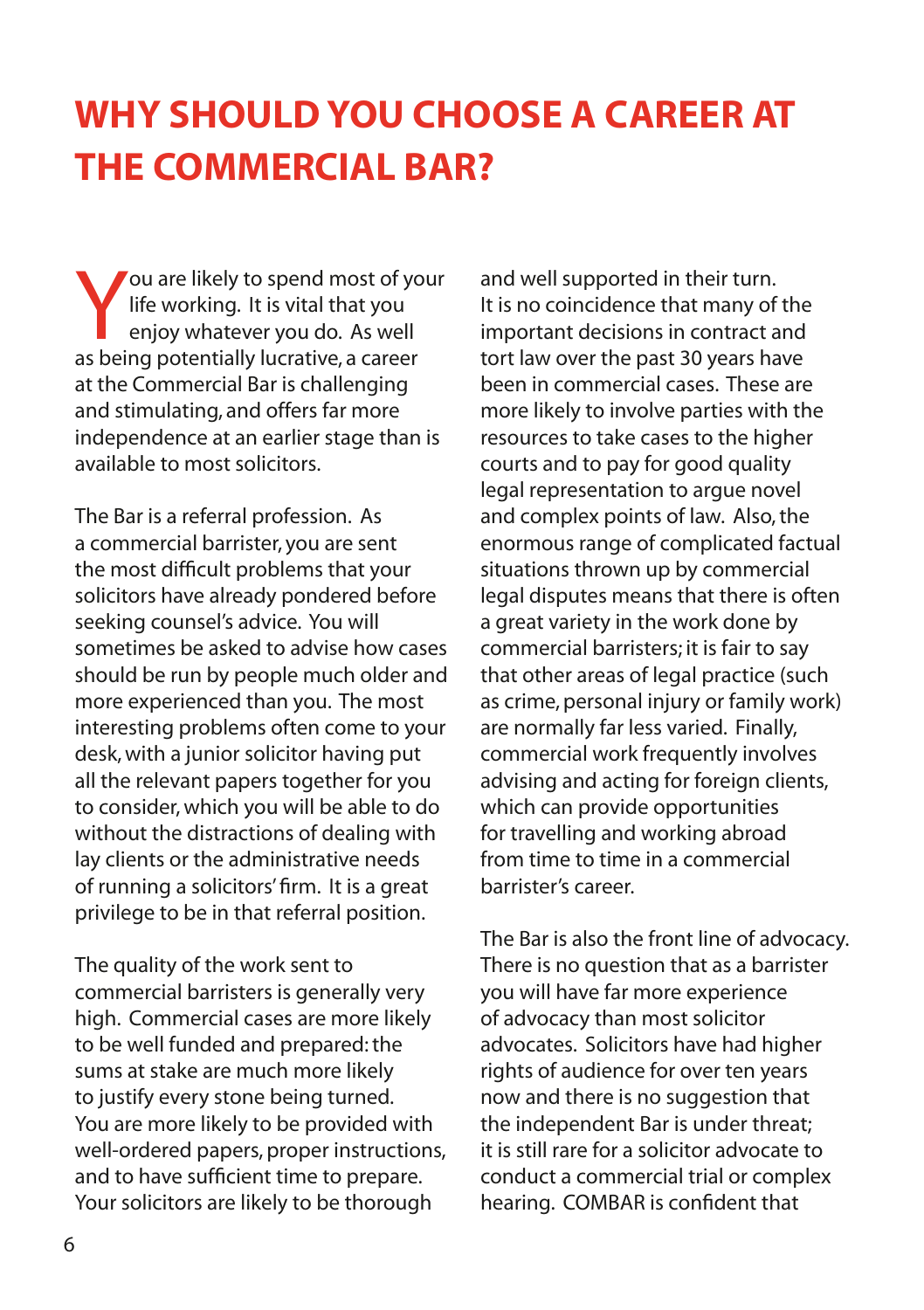'Commercial cases are more likely to be well funded and prepared: the sums at stake are much more likely to justify every stone being turned.'

the specialisation, experience and independence of the Commercial Bar will continue to ensure that it remains the first port of call for advocacy in commercial cases. If you want to be an advocate you should come to the Bar.

For many barristers, self-employment is a huge plus. Not having a boss does not mean that barristers are less likely to work hard. But it does give you a sense of control over when and in what circumstances you work. It is in many ways much more like university than other careers: you are given work to do, and it is up to you to make sure that it is done. There is scope for taking long holidays, but few successful barristers do not work at weekends from time to time.

Finally, but importantly, commercial barristers can also volunteer their time and use their skills as advocates to assist those in need of legal advice and representation but who cannot afford to pay for it and who would otherwise

be unable properly to access the legal system. Most commercial cases will not attract public funding (Legal Aid). The Bar Pro Bono Unit is a charity which helps to find pro bono (free) legal assistance by allocating deserving cases to its panel of over 1,850 volunteer barristers (including over 240 QCs) from all over England and Wales. Barristers can also get involved in various other pro bono schemes and projects nationally and internationally (see www.probonouk.net).

There are also an increasing number of opportunities for students to get involved in pro bono work whilst still at university. Projects range from Street Law programmes to volunteering at law centres. Students should get in touch with the pro bono contact in their law department for more information. In addition, during the final year of a law degree or whilst undertaking the CPE/ PgDL and thereafter, trainee barristers can obtain valuable advocacy experience and use their advocacy skills to assist those cannot afford legal support through the Free Representation Unit (FRU). FRU provides legal advice, case preparation and representation in tribunal mainly for social security and employment law cases for those who could not otherwise afford legal assistance. All FRU's representatives are volunteers who are trained by FRU and work under the supervision of its case workers.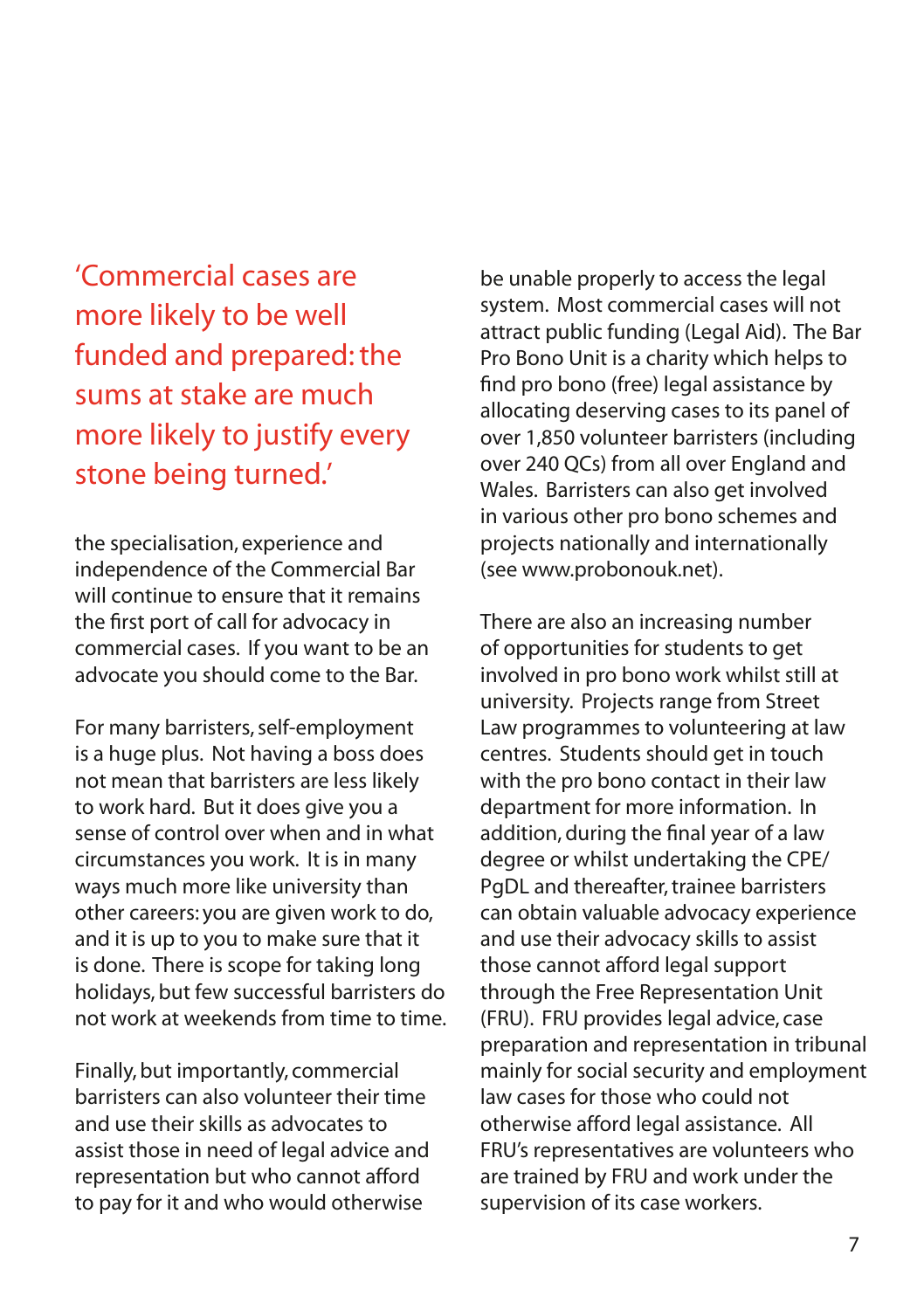# **myths about the Commercial Bar**

There are a number of myths<br>about the Bar which have been<br>circulating for some time.<br>They should be treated with caution. here are a number of myths about the Bar which have been circulating for some time. Here are a few of them.

### **First Myth: "There is no point becoming a barrister because it is a dying profession"**

The truth is that the Commercial Bar is in excellent health and the past 10 years have been its best ever. The introduction of solicitor advocates has not led to a decline in the work coming to the Commercial Bar, and there is no reason to suggest that it will in the future. Figures published by the Commercial Court show a remarkable consistency in the volume of new work over the past 5 years. Clients in commercial cases, which are often high-value and complex, will continue to demand the best specialist advocacy and advice. This is concentrated at the Commercial Bar.

About 80% of all cases in the Commercial Court involve at least one party from outside England and Wales and about half of the cases have no connection with England or Wales, but the parties have chosen to use English lawyers and judges to resolve their disputes. Even more foreigners arbitrate in England. Part of the reason for that popularity is because of the split profession; London is one of the world's leading arbitration venues.

Further, in 2010 London is going to have the biggest dedicated business court in the world. The new Business Court will maintain and enhance the UK's world-class reputation as the first choice for business law and commercial dispute resolution. For the first time the specialist jurisdictions of the High Court dealing with business disputes will be brought together under one roof. The new Business Court will incorporate work carried out by the Chancery Division, the Commercial Court and the Technology and Construction Court. Within this framework, the Commercial Bar offers tremendous value for money. Barristers' overheads are very low, enabling junior barristers to make a good living at a fraction of the chargeout rate of support staff in firms both domestically and abroad. Specialisation helps both solicitors and the Bar bring business to London.

If one day in the future there is a fused profession – which we have no reason to think there will be – if you qualify as a barrister you will have had years of valuable experience. A change in the structure of the professions will not reduce the demand for that experience.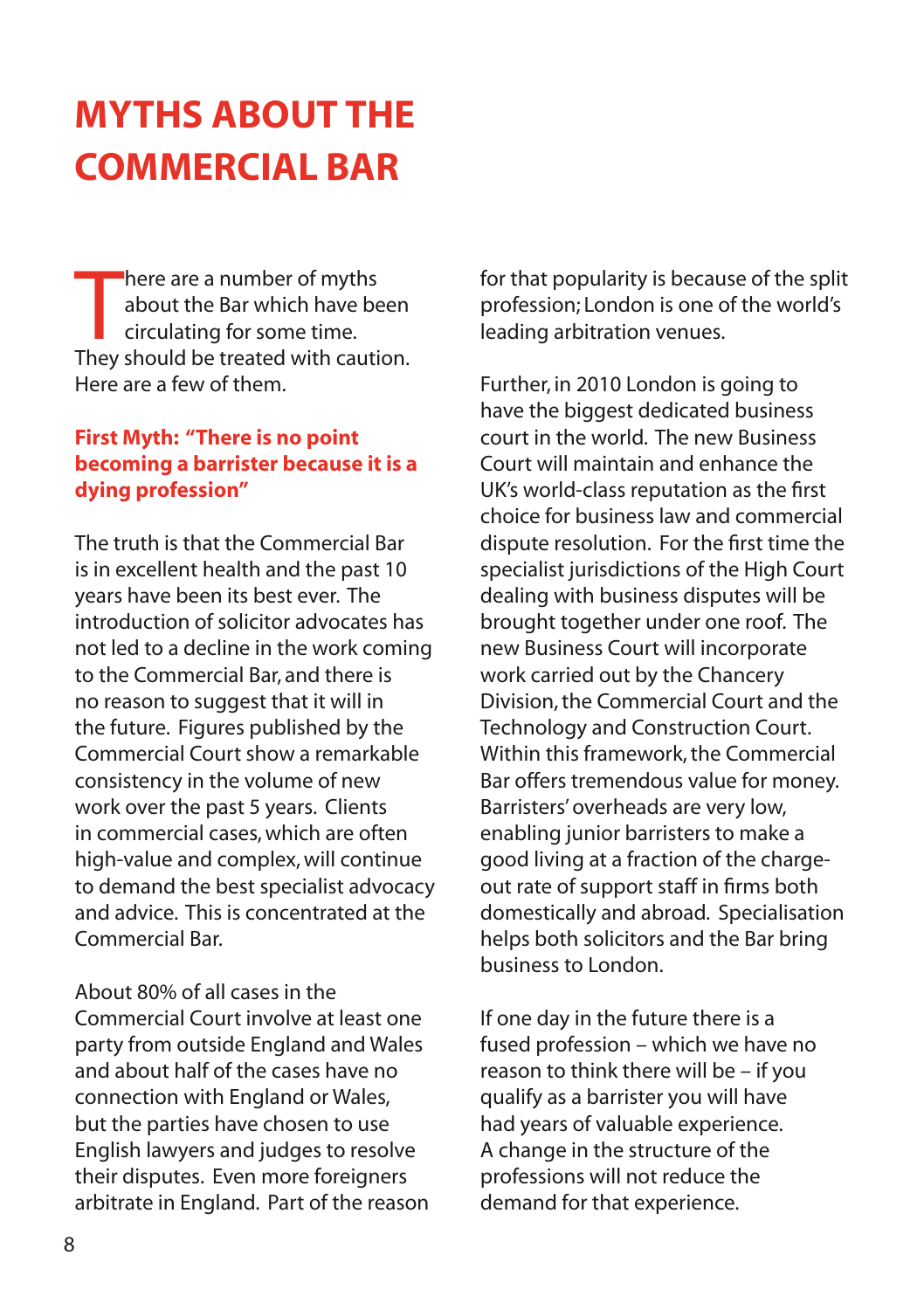### **Second Myth: "Barristers don't make enough money"**

While there is undoubtedly pressure on the earnings of the publicly funded Bar, you should bear in mind that commercial law is almost always privately funded. This means that commercial barristers charge the market price. The truth is that most barristers at the Commercial Bar earn a comfortable living and a significant proportion do far better than that. Publications such as the Legal 500 contain estimated figures for barristers' earnings for those who are interested.

Barristers and solicitors have a different earnings curve. At points as a commercial barrister you may be ahead or behind solicitors doing commercial work. Typically, in recent years junior barristers have earned more than assistant solicitors; solicitors who are made partners are likely to have a dramatic increase in their earnings and then be ahead; later on a handful of star commercial Queen's Counsel probably outstrip most partners.

If you are going to be a commercial lawyer, it would be quite wrong to choose which branch of the profession to go into on the basis of money. If you are successful in either branch, you will live very comfortably. The other differences are much more important.

### **Third Myth: "Choosing to be a barrister is too risky"**

There is risk in choosing to come to the Bar. But you need to assess those risks, and the risks in other options, carefully.

The financial uncertainty in choosing the Commercial Bar as a career is not as great as it may seem. There are two years of Bar-specific training to get through: the Bar Vocational Course (BVC) and Pupillage.

BVC: For the BVC year, the four Inns of Court offer substantial scholarships. Details are available from their education and training departments. There are several hundred of these, ranging from a few hundred pounds to up to £20,000. Nearly half of COMBAR chamber members operate schemes to let their future pupils draw down part of their pupillage award in advance during the BVC year. Funding may also be available from the Bar Council Scholarship Trust in the form of interest free loans up to a maximum of £5,000; in some limited cases candidates may be able to obtain Local Authority Grants; in addition, the support4learning website (www.support4learning.org.uk) contains a large number of links to organisations offering grants, awards, bursaries etc.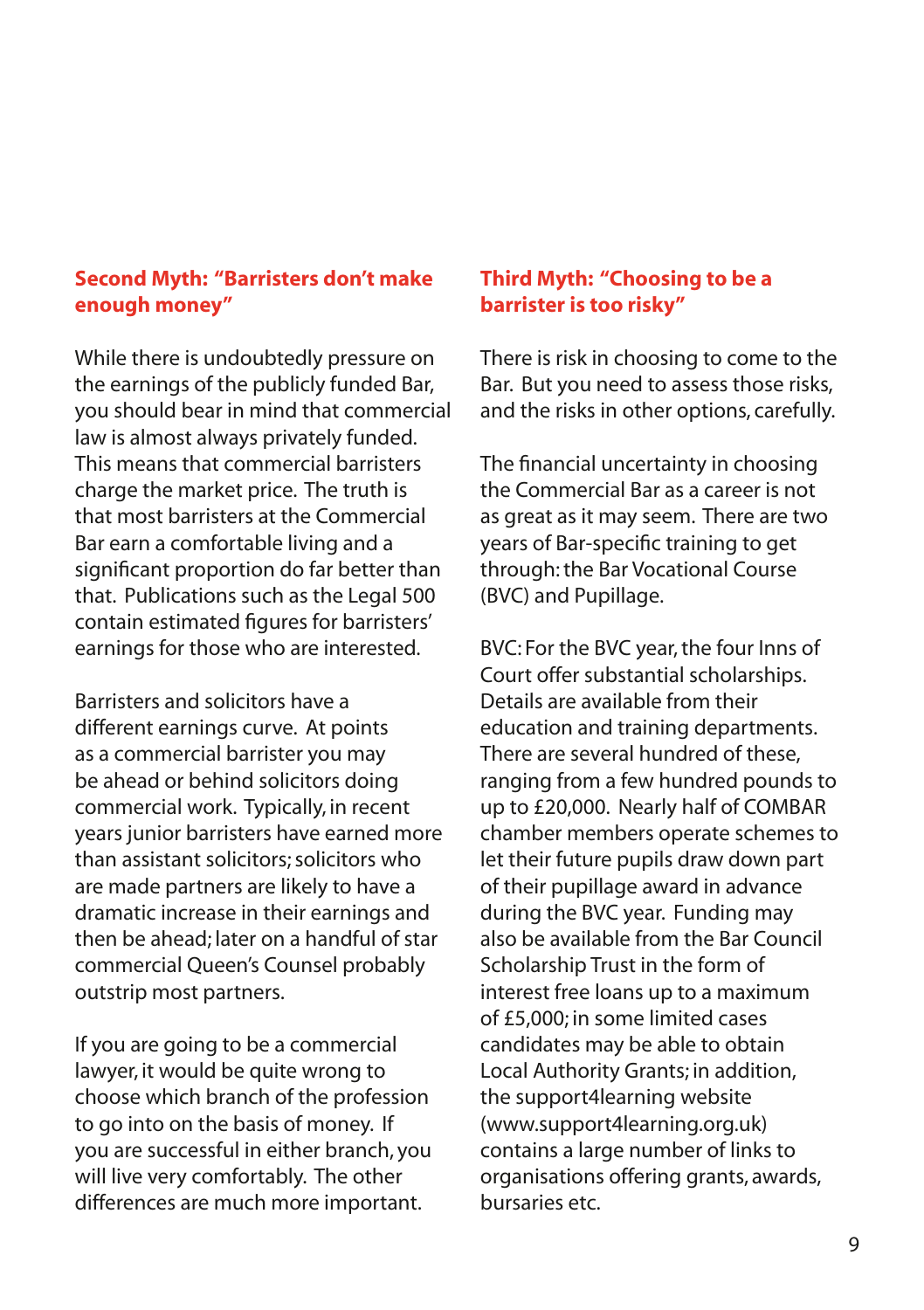### **myths about the Commercial Bar continued**

Pupillage: COMBAR sets offer around 100 pupillages annually, with a total funding of about £2.7m. The precise details are available from COMBAR members' websites, but the vast majority of these pupillages are funded in the sum of between £30,000 and £40,000 p.a. The largest awards made by COMBAR sets are up to £45,000 p.a. Half of that money is tax free. Some sets do not count earnings from the second six months of practice in that sum. Many sets also offer guarantees as to earnings in the initial years of practice after pupillage.

Tenancy is a major prize. It affords a level of career security which is more comparable to that offered by a partnership than to being retained as an assistant in a solicitors' firm. Like all major prizes the competition is intense. But this should not deter the most able candidates who are committed to a career at the Commercial Bar. Other organisations have their own uncertainties: for example, on qualification and partnership. By this time many people have spouses, mortgages and children. The frontloading of uncertainty at the Bar is to many a plus, not a minus.

If you don't achieve a tenancy, you will have invested two years and gained a valuable training in return. Having completed pupillage at a good set of

chambers is a major selling point on a legal (and a non-legal) CV. Many barristers who have completed pupillage find that they easily obtain jobs at solicitors' firms and in commerce either by retraining as a solicitor (normally it is not necessary to do the LPC and the qualification can be transferred by taking a single examination) or as an employed barrister.

#### **Fourth myth: "I wouldn't fit in"**

The work of the Commercial Bar is sufficiently difficult, and the prize of tenancy such a valuable one, that no sensible set of chambers would do anything other than attempt to choose the best candidates. We need the widest range of applicants. It is only ability, and not race, sex, school or social background that we are interested in.

The Commercial Bar has a fine tradition of being open to all, and fiercely meritocratic. The statistics for those coming into the profession as a whole show encouraging trends; currently, 47% of all pupils are female, and 18% are from ethnic minorities (a greater proportion than in society as a whole). Barristers are fiercely individualistic, and the personalities and attitudes of those who make up a set of chambers are frequently very different. No one should have any reason to feel excluded.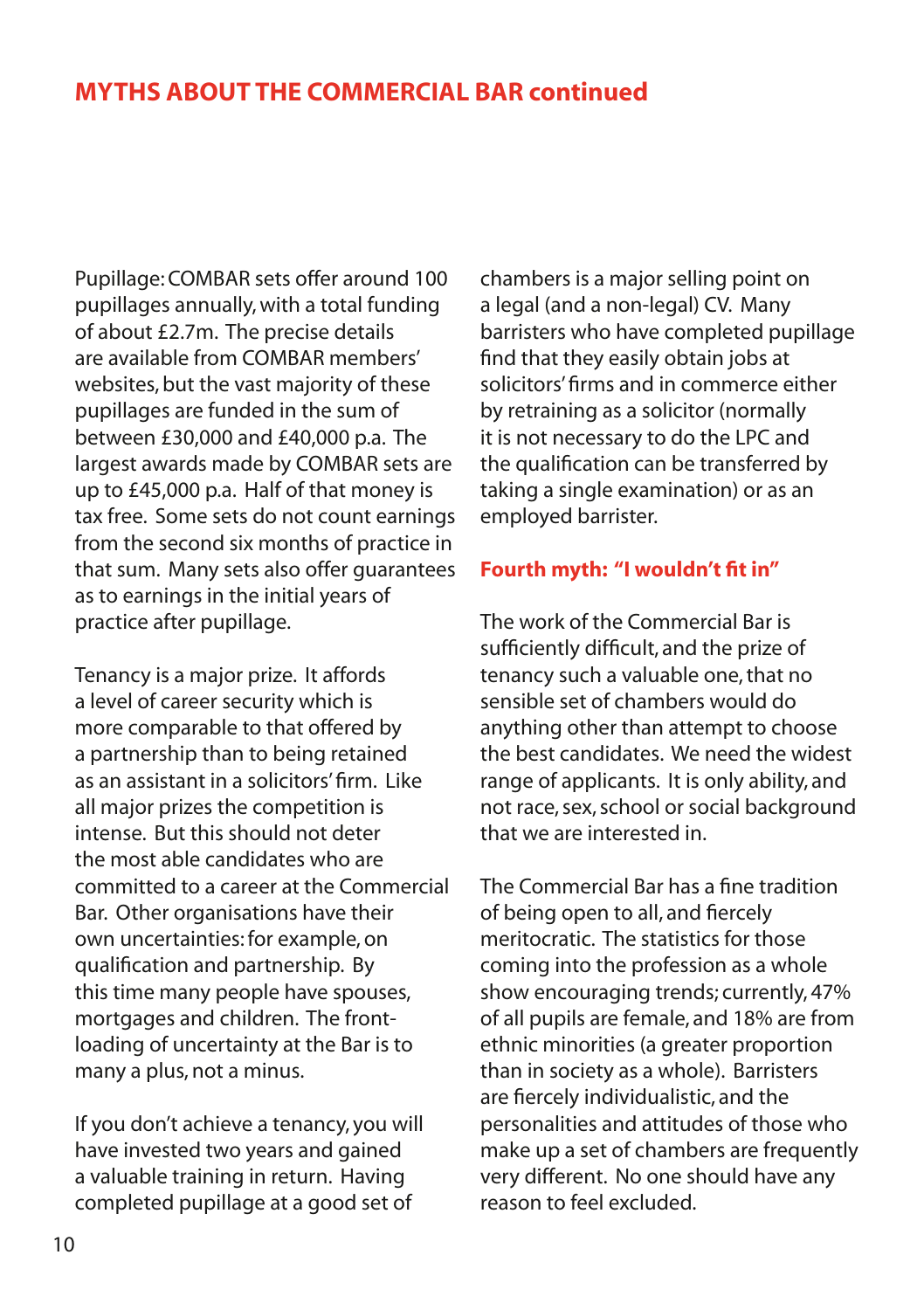#### **Fifth myth: "If I want to do advocacy I should just become a solicitor advocate"**

Given that the Bar is a referral profession, barristers and commercial barristers in particular develop specialist knowledge and experience both inside and outside court, which can make a critical difference to the outcome of a particular case. As a commercial barrister as opposed to a solicitor advocate, a practitioner is more likely to develop this specialist knowledge and experience. More generally, a commercial barrister will have greater opportunity for advocacy at many different levels of court. As set out earlier in this brochure, after 10 years of solicitor advocates having higher rights of audience, it is still rare for them to conduct commercial trials or complex hearings. Written and oral advocacy is at the heart of a commercial barrister's professional life, whether it be in court, before arbitration panels, or in tribunals.

From the outset of a commercial barrister's career, a practitioner is given a large amount of responsibility, requiring both practical and academic intelligence and personal integrity. This makes the commercial bar an exciting and rewarding career choice. Solicitor advocates are often part of a much larger organisation and may

not immediately have personal responsibility for all their cases nor appear that regularly in court. As well as through firms of solicitors, barristers also increasingly receive instructions directly from legal departments of large companies and institutions, local government bodies and foreign lawyers.

### **Sixth myth: "I don't stand a chance unless I've been to Oxford or Cambridge"**

This is a common misconception of candidates applying to the commercial bar. At the commercial bar the individual achievement of candidates is the basis upon which pupillage applications and ultimately career success depend, not the university where qualifications were obtained. Intellectual ability is recognised wherever the candidate obtained a degree or post-graduate qualifications.

Also of importance in a candidate's cv are the extra curricular activities undertaken, whether they are immediately referable to advocacy skills (such as public speaking, debating and mooting) or whether they are more general activities and achievements which enhance an individual's interpersonal or leadership skills and experience.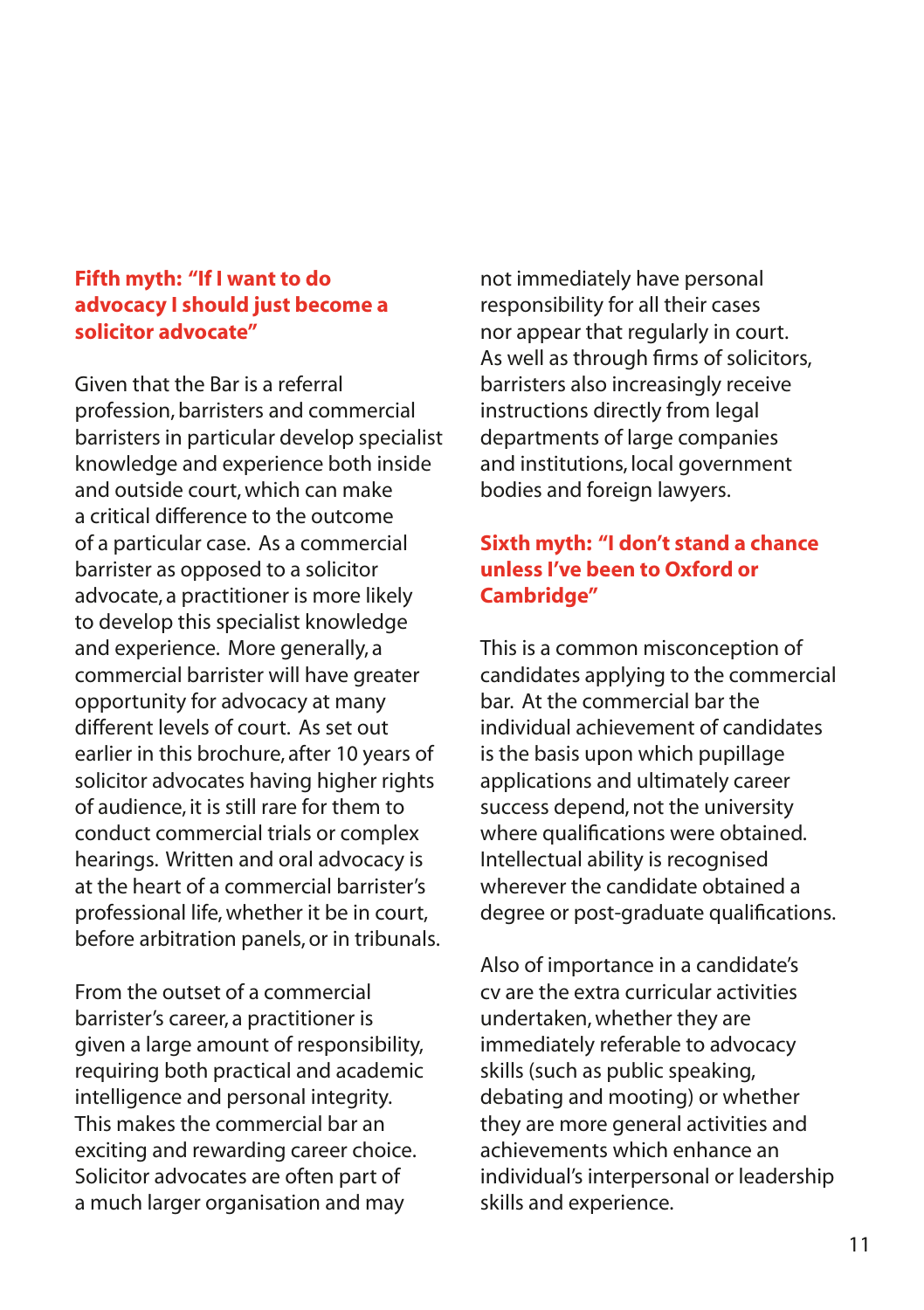

## **1**

**The academic stage:** obtaining an undergraduate degree either in law or in another subject supplemented by a 'conversion course'.

## **2**

**The vocational stage:** basic training (provided by the Bar Vocational Course) in the practical skills necessary for practice as a barrister.

### **3**

**Pupillage:** twelve months of on-the-job training in a set of chambers or another approved legal organisation.

## **How to qualify as a barrister at the Commercial Bar**

#### **The Academic Stage**

There are two main routes to obtaining the academic qualifications necessary to pursue a career as a commercial barrister. For those who want to take the direct route, the academic stage of their training is satisfied by completing a qualifying law degree. The principal alternative is to take a degree in another subject, followed by a 'conversion course' leading either to the Common Professional Examination (CPE) or the Post Graduate Diploma in Law (PgDL) (from chambers' point of view, it makes no difference whether your course is titled CPE or PgDL). A further alternative for non-law graduates is to take a two-year full-time (three-year part-time) Senior Status Law Degree.

Details of all of the institutions offering qualifying law degrees, CPE/PgDL courses and Senior Status Law Degrees are available on the website of the Bar Standards Board, together with application details (www.barstandardsboard.org.uk).

Whether you take an undergraduate degree in law or in another subject, the Bar Council's minimum academic requirement is a 2ii UK Honours degree or its equivalent. In practice, at the Commercial Bar the academic threshold is higher: each member of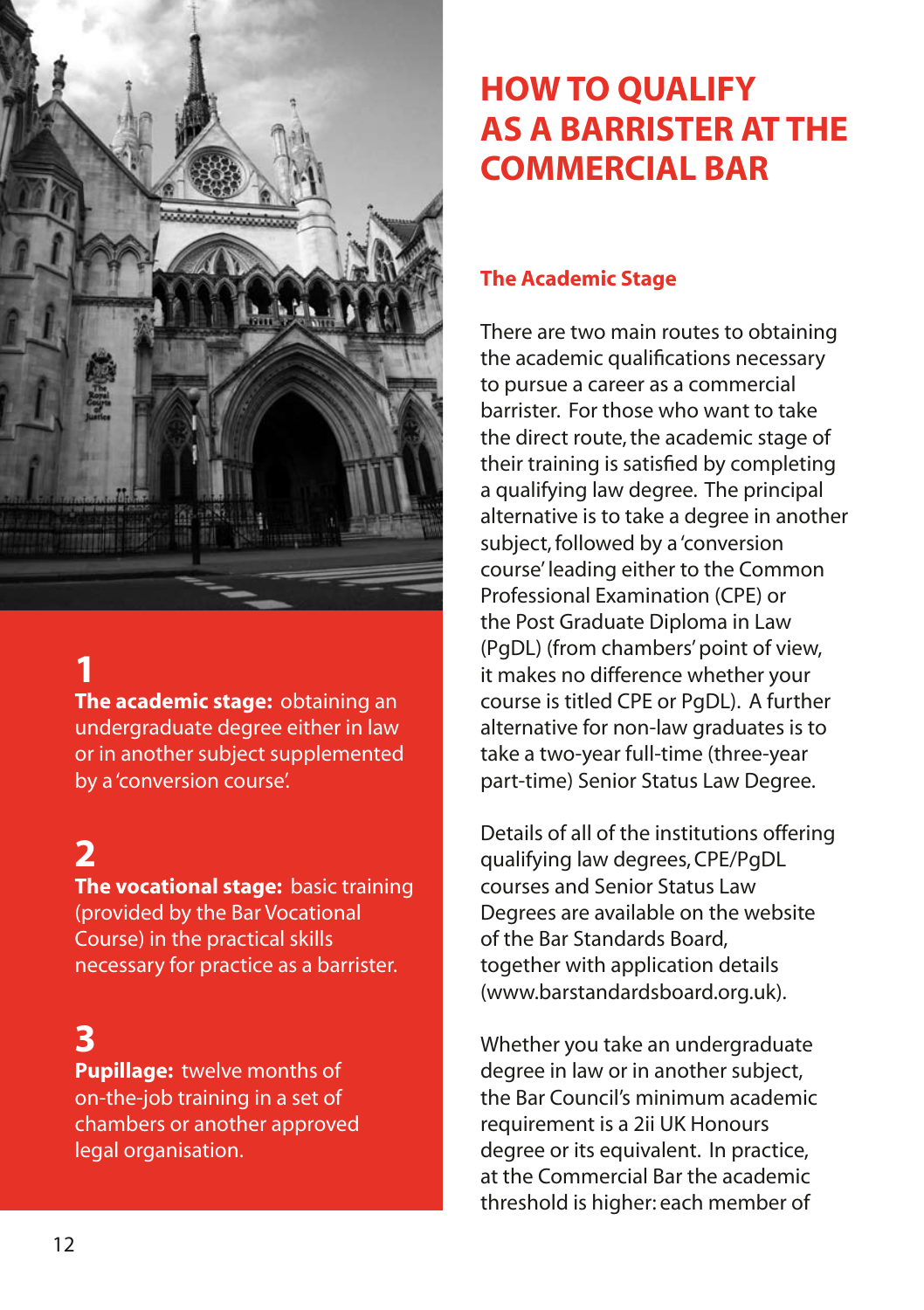COMBAR has its own selection criteria but, as a general rule, they recruit from amongst candidates with first or good upper second-class degrees. Successful candidates often (but by no means always) have postgraduate qualifications, whether from UK institutions or foreign universities.

The academic stage of training ensures that aspiring barristers have a grounding in each of the seven 'foundation' subjects identified by the Bar Council as compulsory areas of study for those entering the profession (contract, tort, property law, equity and trusts, EU law, public law and criminal law). Students on a law conversion course pack these subjects into one intensive year's study (full-time, or two years' part-time), usually leaving only limited room for exploration into other areas of the law. Law undergraduates, on the other hand, have the time – and are usually required – to range further. This does not mean that non-law graduates will be regarded by chambers as secondclass candidates when the time comes to apply for pupillage. Experience tells us time and again that ability and rigour developed in other academic disciplines transfer very successfully to the Commercial Bar and we welcome pupillage applications from law and non-law graduates alike.

If you intend to move straight on to the second and third stages of training without a break, there are some important steps to take before you complete the academic stage:

- **z** You should undertake some mini-pupillages in chambers you may wish to apply to for pupillage
- $\blacksquare$  You must join one of the Inns of Court
- $\blacksquare$  You must apply for a place on the Bar Vocational Course
- $\blacksquare$  You should consider applying to your Inn for funding for your Bar Vocational Course
- $\blacksquare$  You must apply for pupillage

With the exception of applications for mini-pupillage in some chambers, deadlines apply to each of these steps. You will need to familiarise yourself with these deadlines – some fall early in the final year of academic study. As a rule of thumb, you must apply for a place on the Bar Vocational Course one year before you wish to start the course, you must apply to join an Inn no later than six months before you start the Bar Vocational Course, and you must apply for pupillage one and half years before the pupillage starts.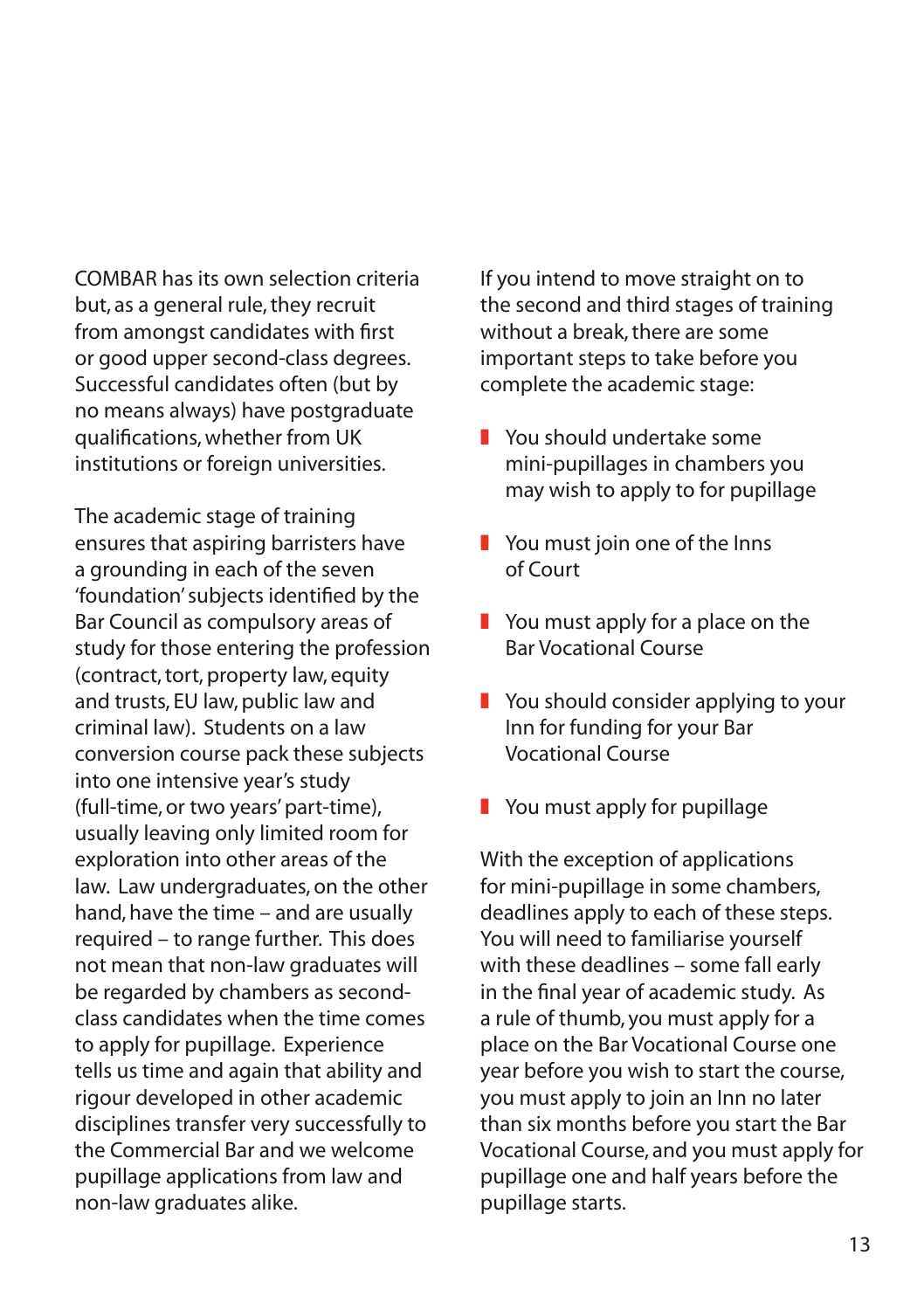### **How to qualify as a barrister at the Commercial Bar continued**

### **The Vocational Stage**

Once you have successfully completed your academic studies and have been admitted to one of the Inns of Court, the next stage of training is the vocational stage. This takes the form of the Bar Vocational Course (BVC). Full-time students complete the BVC in one academic year; the part-time course runs for two years.

'The focus is on case preparation, procedural knowledge and written and oral skills.'

The purpose of the BVC is to give prospective barristers a good grounding in the practical skills and knowledge necessary to take them through pupillage and the early months of practice. The focus is on case preparation, procedural knowledge and written and oral skills.

The principal skills taught are legal research and case preparation, opinion writing, drafting of various documents, conference skills, negotiation and advocacy. The main areas of knowledge taught are civil litigation and remedies, criminal litigation and sentencing, evidence, and professional ethics.

You will also study two option subjects (from a choice of six or more subjects which vary from course provider to course provider). Teaching and forms of assessment are tailored to meet the nature of the subjects. For example, the oral skills are often taught in workshops and evaluated using videoed performances of practical exercises; procedural knowledge is usually taught in lectures and assessed using multiplechoice tests.

The Bar Council has validated ten BVC providers across England and Wales to run the BVC. Their contact details (for prospectus and fee information) and details of the timetable for applications are available on the Bar Standards Board website. Applications must be made through the Bar Council's internetbased central applications system, BVCOnline (www.bvconline.co.uk). There is significant competition for places on the BVC (Bar Council figures for the year 2004/2005 show that approximately 2,880 candidates applied with only about 1,690 enrolling) – it is therefore important to ensure that you submit your application in time to be considered in the first round of applications.

In 2007, the cost of the full-time BVC course ranged from £8,500 to £12,770 depending on the institution. Each of the Inns offers a certain number of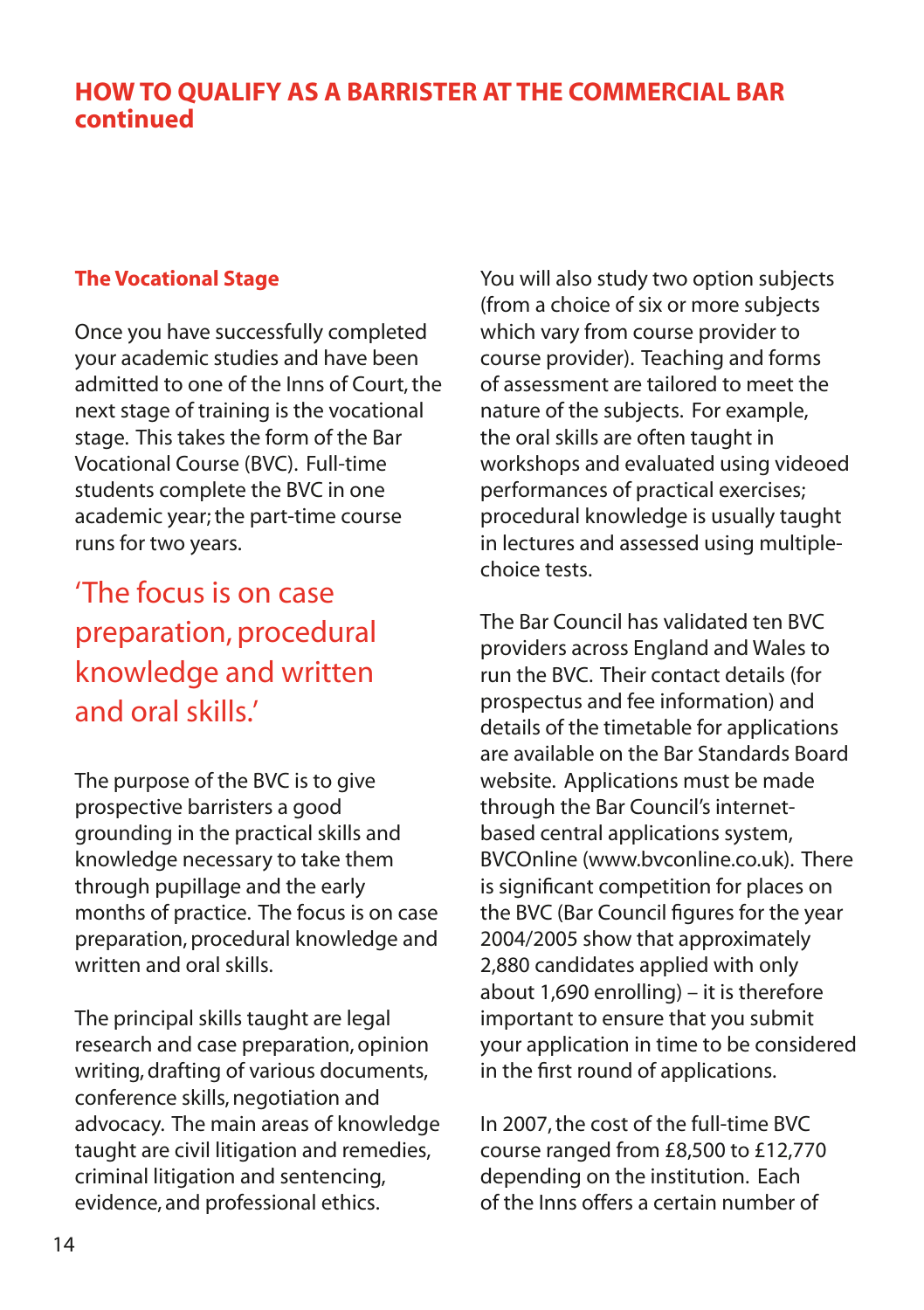scholarships and awards covering part or all of this fee (see Joining an Inn). In addition, a number of COMBAR member sets allow students to whom they have given pupillage to draw down part of their pupillage award during the BVC year. Please visit the websites of the individual members of COMBAR for further information.

### **Pupillage**

### $\blacksquare$  What is pupillage?

Pupillage is the final stage of training for the Bar. It consists of twelve months' practical, on-the-job training under the supervision of experienced barristers (referred to as pupil supervisors). Upon successful completion of the year, pupils are awarded a full practising certificate by the Bar Council and are eligible to practise as a tenant in a set of chambers.

The structure and content of pupillage varies from chambers to chambers and we are only able to give a general picture here – we encourage you to visit the websites of the individual members of COMBAR for more detailed information. See the COMBAR website www.combar.com for contact details.

The purpose of pupillage is to give pupils a broad but thorough training in the types of work done by their chambers.

Typically, pupils will spend their time with a number of different pupil supervisors in the course of the year to expose them to a variety of chambers' work: it is not unusual for pupils to change supervisor every three months, though in some chambers there are more frequent rotations and, in others, less frequent. During the course of their pupillages, pupils will be expected to complete the Bar Council pupillage checklist used by their chambers (in many COMBAR chambers, this will be the Commercial Pupillage checklist).

'The work of pupils is varied and challenging. They are expected to produce pleadings and opinions in their pupil supervisor's cases as if they were themselves instructed by the client.'

The work of pupils is varied and challenging. They are expected to produce pleadings and opinions in their pupil supervisor's cases as if they were themselves instructed by the client. They attend conferences with clients, and usually accompany their pupil supervisor to court hearings, arbitrations and mediations. They learn by direct experience how to prepare for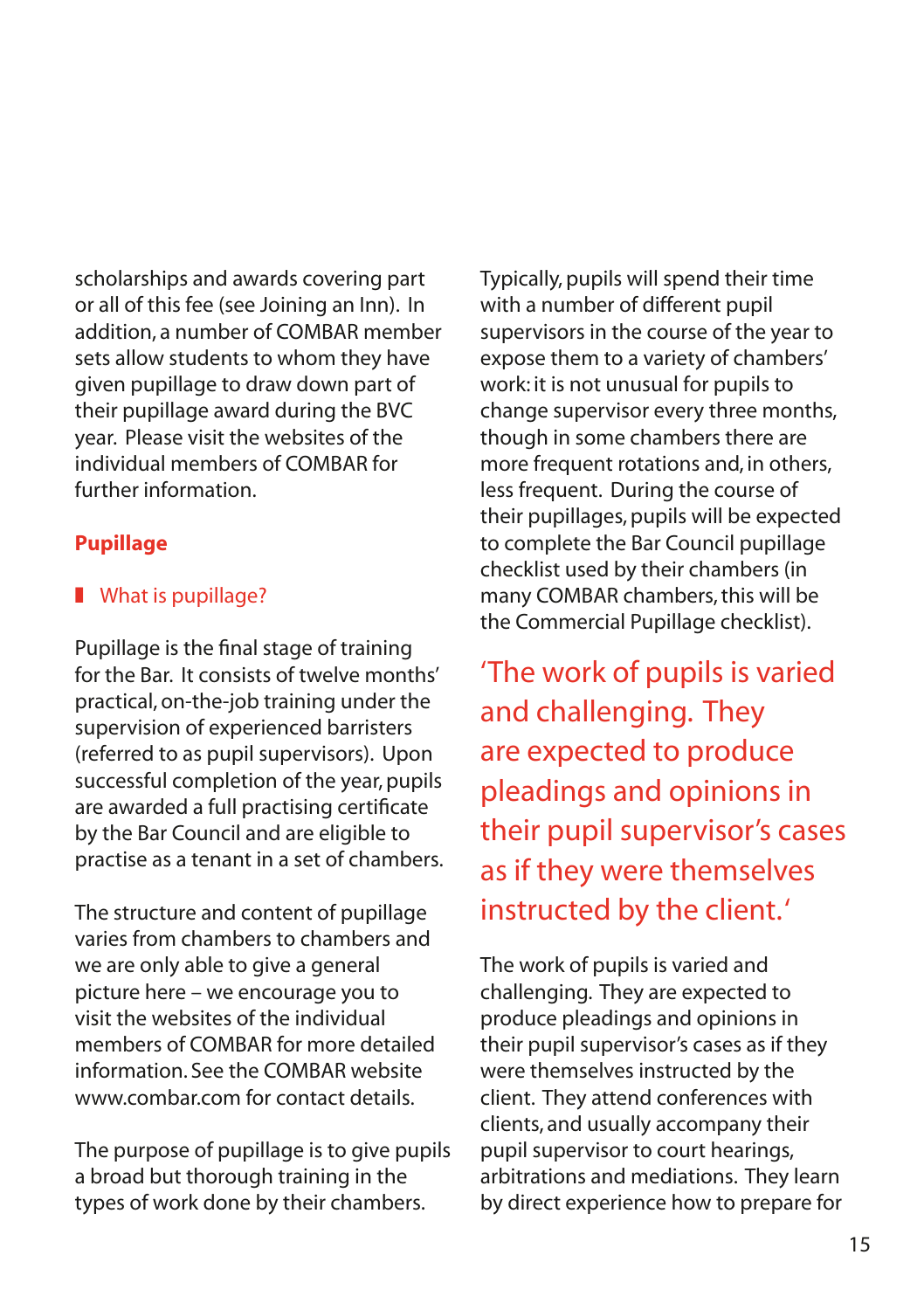### **How to qualify as a barrister at the Commercial Bar continued**

hearings and to do the necessary legal research. They are not usually expected to undertake extensive photocopying or other administrative tasks – an advantage they enjoy over most trainee solicitors.

Methods of assessment vary considerably from chambers to chambers, but continual assessment in one form or another is undoubtedly a part of every pupillage at the Commercial Bar. Pupils should expect their pupil supervisor to review and discuss their work with them on a regular basis. It is likely that they will also be asked to do work for other, often senior, members of chambers who will evaluate the product and report back to chambers. In some chambers, regular assessed exercises are also set for pupils.

This culminates in the tenancy decision, commonly made between eight and ten months into pupillage, when chambers tell their pupils whether or not they will be offered a tenancy in chambers.

### $\blacksquare$  How to apply for pupillage

COMBAR sets offer a total of about 100 pupillages annually. Details of these pupillages can be found in a variety of sources: on the websites of the individual members of COMBAR;

in the Pupillages and Awards Handbook published in March each year and available from the Bar Council; on the Bar Council's designated website (www. pupillages.com); and in the various student directories published by, for example, Chambers and Partners (*Student Guide to the Legal Profession*) and GTI (*Target Law*).

As you identify the pupillages you intend to apply for, you must check whether the pupillage provider is a member of OLPAS or not (not all members of COMBAR are). OLPAS is an on-line system for administering pupillage applications. During the OLPAS recruitment seasons (which run from March to October), the OLPAS website (www.pupillages.com) contains details of all pupillages currently offered by any set of chambers which participates in the system. It enables pupillage applicants to search for suitable pupillages online, and it incorporates an on-line application form which applicants must use to apply for pupillages offered by OLPAS members. Once an application form has been submitted, applicants and chambers are able to communicate using on-line messages.

The OLPAS system is split into two seasons: Summer and Autumn. Applicants are allowed to make up to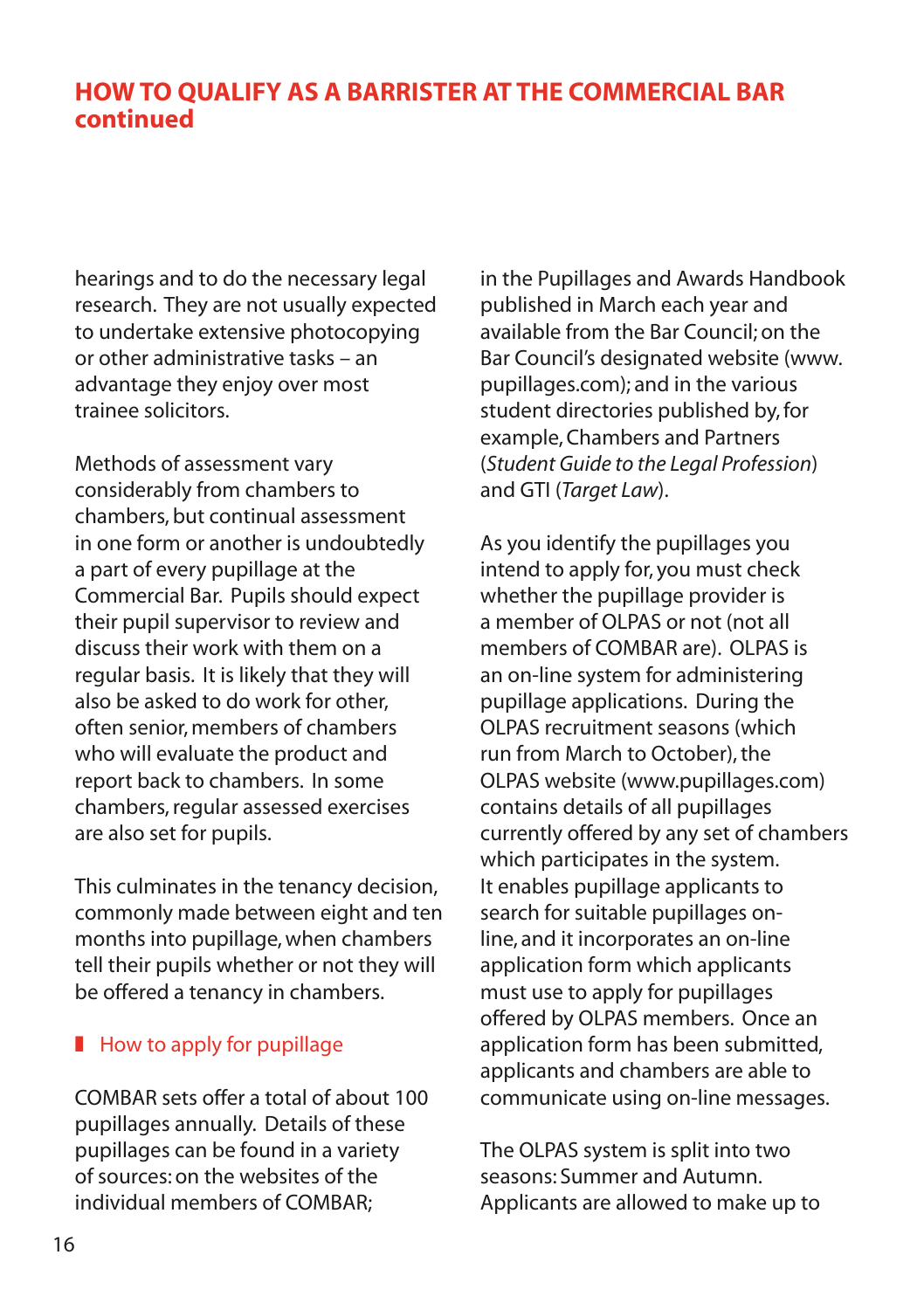12 applications for pupillage through OLPAS in each season. Many COMBAR members only participate in the Summer season, so you will need to make sure that you do not miss the applications deadline: the Summer season opens in March, applications close at the end of April and chambers announce their recruitment decisions to applicants at the start of August.

Details of the recruitment procedures and timetables adopted by those COMBAR members who do not participate in the OLPAS system can be found on their individual websites, in the Pupillages and Awards Handbook, and on the Bar Council's designated website (www.pupillages.com). There is no restriction on the number of non-OLPAS sets you are entitled to apply to.

### **Mini-pupillage**

A mini-pupillage is a short period of work experience in a set of chambers. It may last for anything from 2 days to 1 week, depending on the chambers. From chambers' point of view, minipupillages can provide an opportunity to gauge the abilities of prospective pupillage applicants over a longer period than is possible in a formal pupillage interview. As a result, some sets of commercial chambers regard mini-pupillages as an important part of their recruitment process, and a few now require prospective pupils to undertake an assessed mini-pupillage before they can be considered for pupillage.

'For the prospective pupil, mini-pupillages offer an invaluable insight into life at the Commercial Bar and – just as important – into the work and culture of individual sets of chambers within the commercial field.

For the prospective pupil, minipupillages offer an invaluable insight into life at the Commercial Bar and – just as important – into the work and culture of individual sets of chambers within the commercial field. During a mini-pupillage you will meet members of chambers, you will probably have the opportunity to speak to current and recent pupils about their experiences as trainee barristers, and you will be given a taste of the work done in those chambers.

Given their importance to the recruitment process at the Commercial Bar, you should give careful thought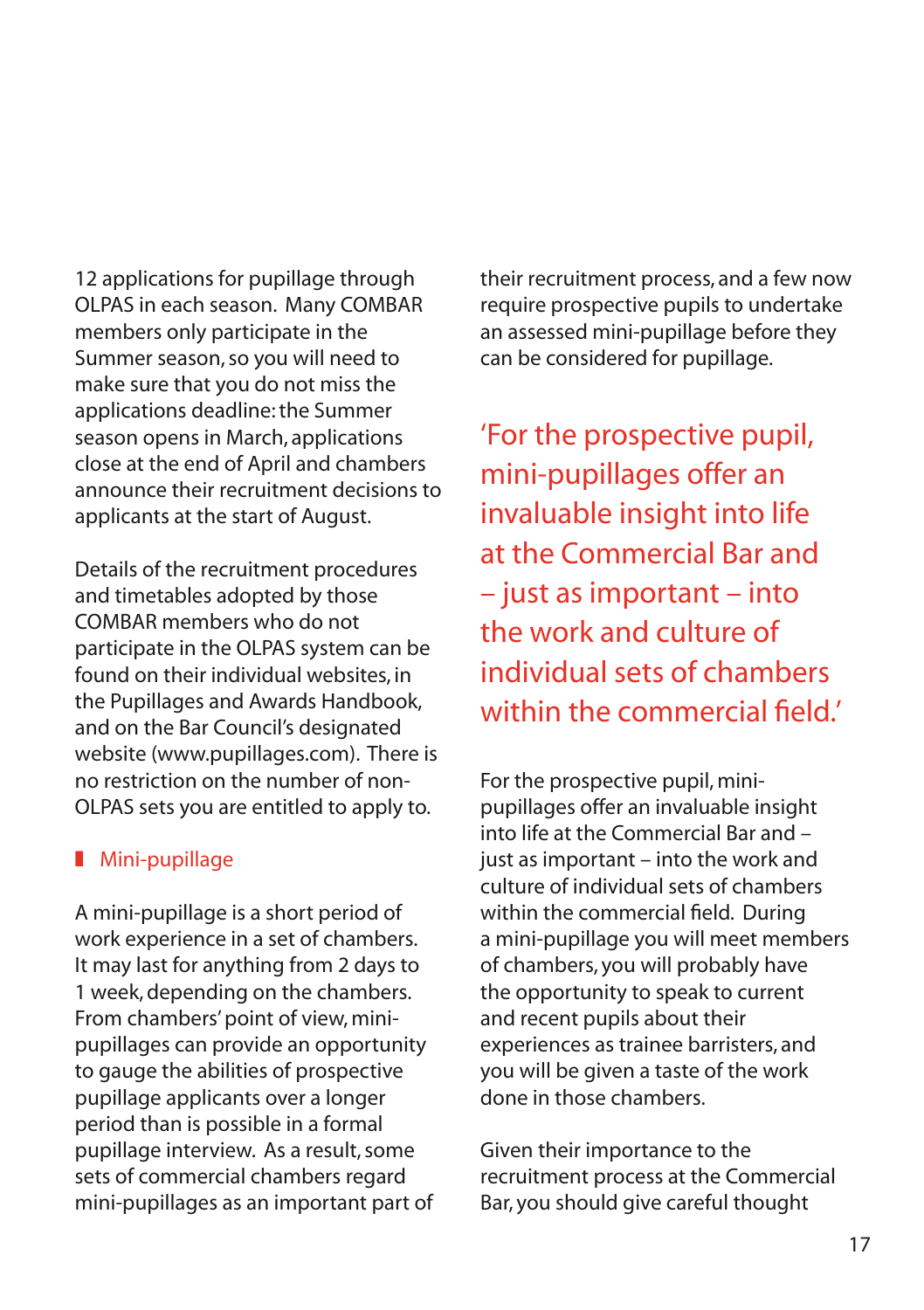### **How to qualify as a barrister at the Commercial Bar continued**

 mini-pupillage. You will find more to the chambers you apply to for information about mini-pupillages on the websites of the individual members of COMBAR.

### $\blacksquare$  Joining an Inn

Every student must join one of the Inns of Court before starting the vocational stage of his or her training. There are four Inns: Inner Temple, Middle Temple, Lincoln's Inn and Gray's Inn. Historically, they provided training and accommodation to barristers. Today, many of their educational functions have passed to Bar Vocational Course providers. However, they remain influential societies within the profession and they continue to provide facilities, funding, advice and support to student members. They also retain the power to call students to the Bar entitling them to call themselves 'barrister' and, following completion of twelve months' pupillage, to exercise rights of audience in the higher courts of England and Wales.

Each of the Inns has an education department offering advice to its student members about all aspects of training as a barrister. The Inns also provide a number of useful careerrelated services including sponsorship schemes (where a student is paired

with a practising barrister who acts as a mentor), marshalling (where students spend a few days sitting with a judge in court), mooting competitions and advocacy training. In terms of facilities, each has a law library, common rooms, a bar, a dining hall (dining survives as a minor aspect of qualification for the Bar – students are expecting to dine on twelve occasions in order to be called to the Bar) and attractive grounds.

### 'Between them the Inns provide approximately £3.3 million in scholarships.'

Your choice of Inn has no influence on the area of law you practise in subsequently, nor on the chambers you can apply to for pupillage. For some, the choice turns on a comparison of the Inns' respective facilities or ambiance, but for many the determining factor is the scholarships and awards available at the different Inns for the various stages of training. Between them the Inns provide approximately £3.3 million in scholarships. According to a recent survey 36% of BVC students have a scholarship from one of the Inns of Court. Each of the Inns produces a guide to its own scholarships and awards and we recommend that you consider these carefully before choosing which Inn to join.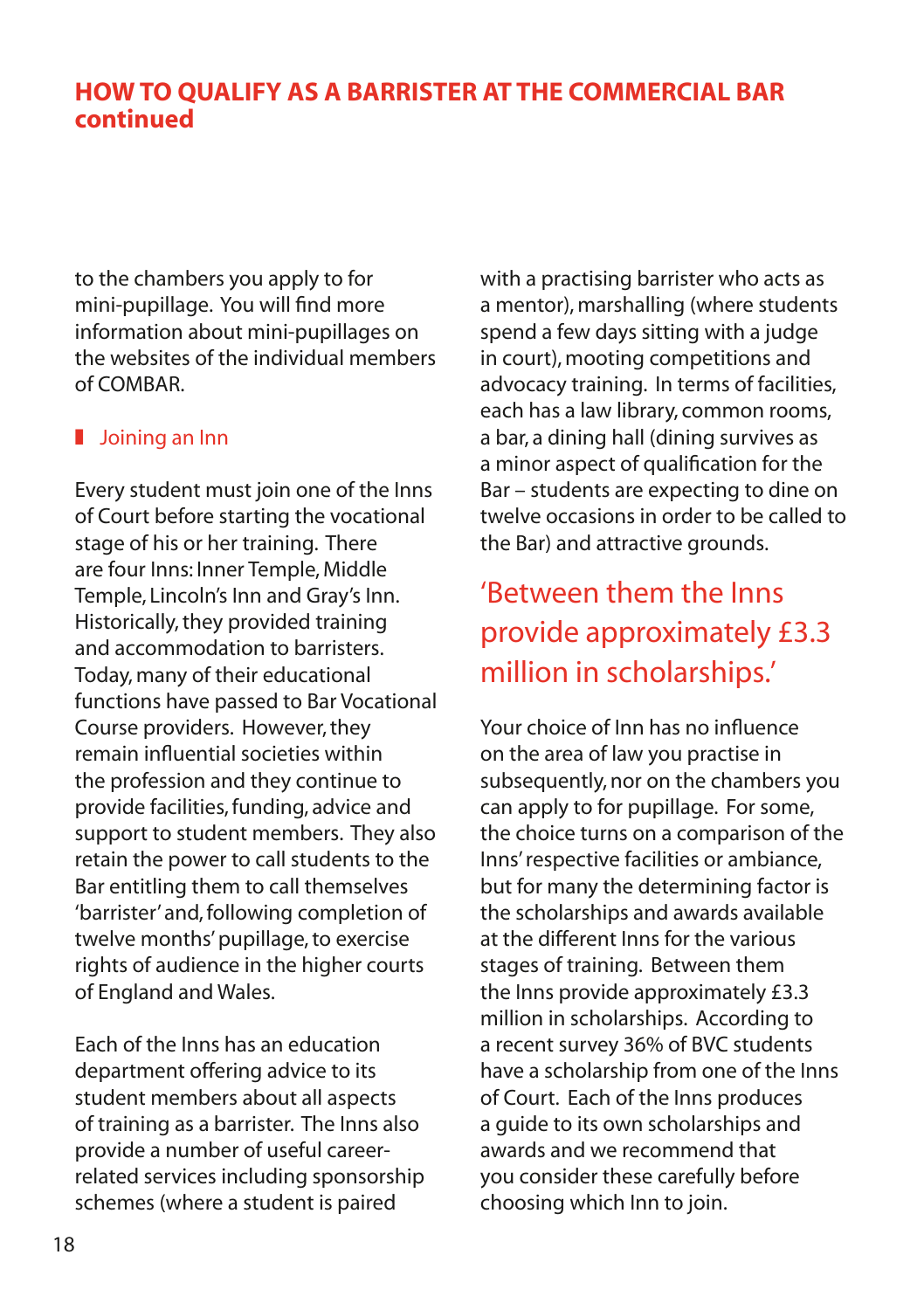

## **Useful websites**

**www.combar.com (this website contains links to the websites of all chambers members of COMBAR)**

**www.graysinn.info www.innertemple.org.uk www.lincolnsinn.org.uk www.middletemple.org.uk**

**www.barcouncil.org.uk www.barstandardsboard.org.uk www.pupillages.com www.targetcareers.co.uk/law www.lawcareers.net**

**www.support4learning.org.uk**

**www.barprobono.org.uk www.freerepresentationunit.org.uk**